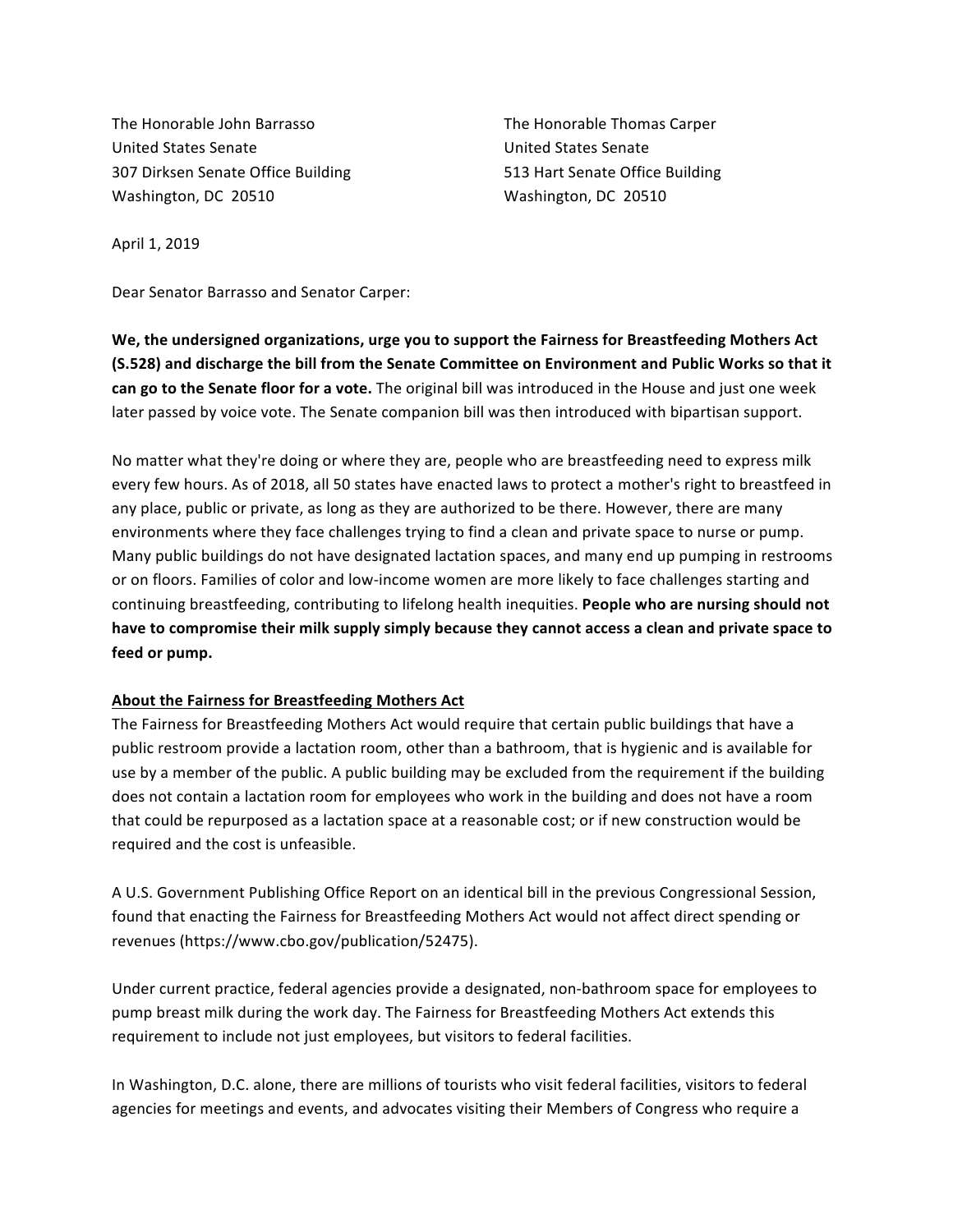suitable place to express breast milk. With the Fairness for Breastfeeding Mothers Act, parents who exclusively pump, chest feed, use a supplemental nutrition system (SNS), or simply prefer a private space for breastfeeding would have access to accommodations while utilizing federal facilities.

In addition, breastfeeding employees working in jobs that require travel (police officers, bus drivers, home health care workers, etc.) face some of the most challenging barriers to combining breastfeeding and employment. These employees frequently struggle to access a clean, private space to pump during the work day. The provision of public lactation spaces in federal facilities would remove this barrier for many employees and provide a ready solution to help employers remain in compliance with federal and state laws requiring workplace accommodations for breastfeeding employees.

# **Evidence and Benefits of Breastfeeding**

Breastfeeding is a proven primary prevention strategy, building a foundation for life-long health and wellness. Human milk is the preferred and most appropriate "First Food," adapting over time to meet the changing needs of the growing child. We join the U.S. Department of Health and Human Services and all major medical authorities in recommending that infants get no food or drink other than human milk for their first six months and continue to breastfeed for at least the first 1-2 years of life.

The evidence for the value of breastfeeding to children's and women's health is scientific, solid, and continually being reaffirmed by new research. Compared with formula-fed children, those who are breastfed have a reduced risk of ear, skin, stomach, and respiratory infections; diarrhea; sudden infant death syndrome; and necrotizing enterocolitis. In the longer term, breastfed children have a reduced risk of obesity, type 1 and 2 diabetes, asthma, and childhood leukemia. Women who breastfed their children have a reduced long-term risk of diabetes, cardiovascular disease, and breast and ovarian cancers. 

Breastfeeding also provides a range of benefits for employers and society. A 2016 study of both maternal and pediatric health outcomes and associated costs based on 2014 breastfeeding rates showed that, if 90% of infants were breastfed according to medical recommendations, 2,600 maternal and child deaths, \$2.4 billion in medical costs, and \$10.8 billion in costs of premature death would be prevented, annually!

We know that 80% of mothers intend to breastfeed, and 83% actually do breastfeed at birth. Yet only 25% of U.S. infants are still exclusively breastfed at six months of age. Most families today choose to breastfeed, but a range of obstacles can make it difficult to fit breastfeeding into parents' lives.

The Fairness for Breastfeeding Mothers Act is a common sense and important step toward eliminating the barriers to breastfeeding and ensuring federal buildings are part of the public health solution.

cc: Senators James M. Inhofe, Shelley Moore Capito, Kevin Cramer, Mike Braun, Mike Rounds, Dan Sullivan, John Boozman, Roger F. Wicker, Richard Shelby, Joni Ernst, Benjamin L. Cardin, Bernard Sanders, Sheldon Whitehouse, Jeff Merkley, Kirsten Gillibrand, Cory A. Booker, Edward Markey, Tammy Duckworth, Chris Van Hollen